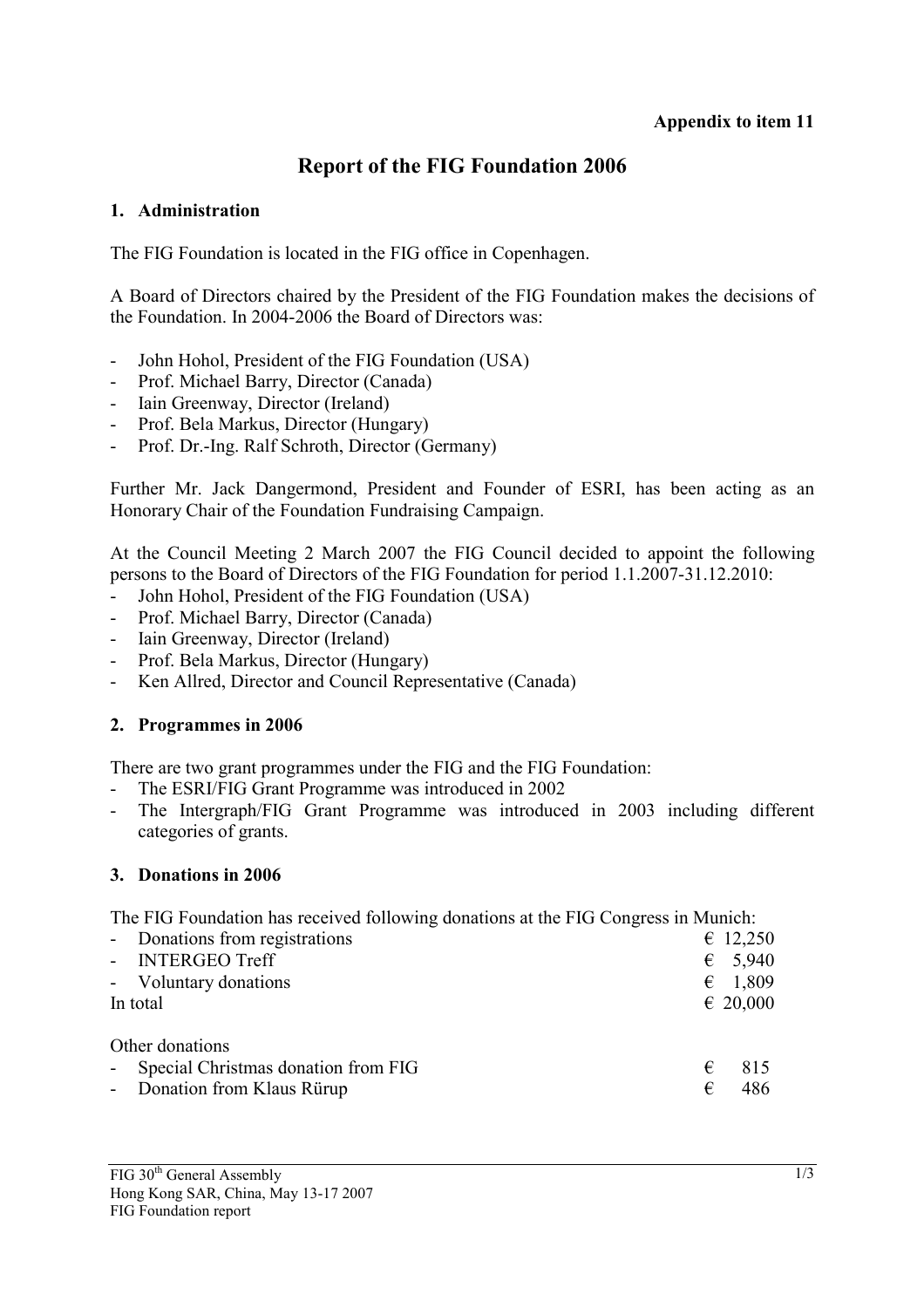#### List of donators in conjunction to the FIG Congress in Munich

Klaus Rürup Iain Greenway Andrew Morley Ralf Schroth Zlatan Zlatanow Adedeji Adewale Abdurrahman Kuleta Andreas Drees Tom Kennie Kjeld Lohmann Schöler Ken Allred John Brock John Hohol Volkmar Teetzmann Christian Kaul Zlatko Curik Arve Leiknes Paul van der Molen Cho Kyn-Jon Karl Friedrich-Thoene Larry Hothem Paul Marshall Luke Asika Christer Rek Pedro Cavero Jürg Kaufmann David Smejkal Alfred Bollinger Kevan Mason Annette Mason

#### **4. Grants 2006**

The FIG Foundation received this year nine applications. The Board of Directors decided to give three grants at its meeting during the FIG Congress in Munich. The grants were admitted to following projects:

- Parama Anandan (India): Educating Voluntary Organizations in Disciplines of Surveying in Various Districts of Tamilnadu
- Catherine Kariuki (Kenya): The Impact of HIV/AIDS on Land Values and the Women's Property Rights in the Context of HIV/AIDS
- Ganesh Prasad Bhatta (Nepal): Institutional and Legal Aspects in Land Disputes: the Context of Nepalese Cadastral Surveying

The total amount of grants in 2006 was  $\epsilon$  6,938.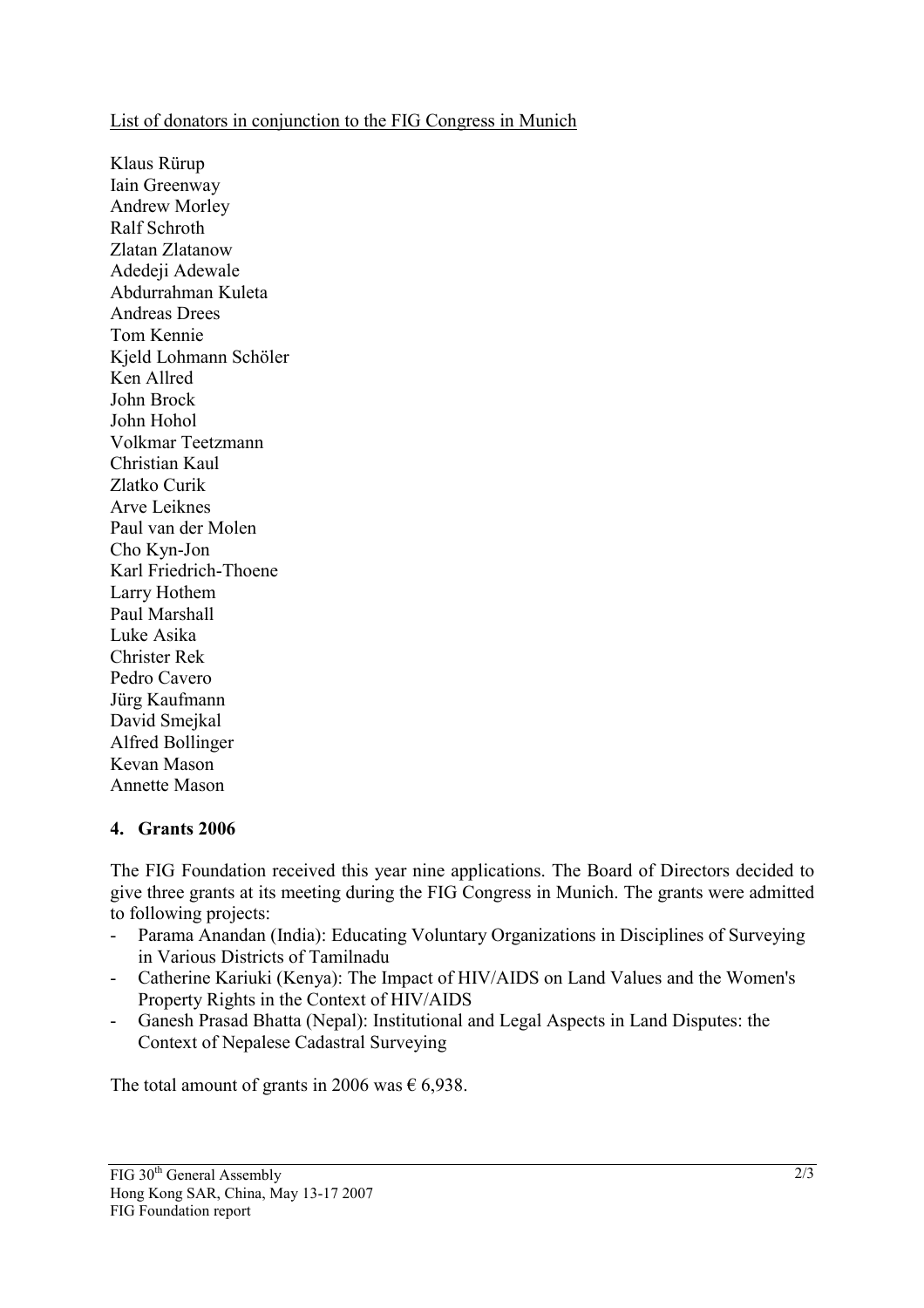The Board of Directors has announced the grants from The FIG Foundation for 2007. Applications shall be submitted to the FIG Foundation at the FIG Office by 30 August 2007. The FIG Foundation offers total grants up to  $\epsilon$  20,000 in 2007.

#### **5. Accounts 2006**

The income statement for 2006 and the balance sheet at 31 December 2006 are attached to this report.

The total income in 2006 was  $\epsilon$  29,421 and expenses  $\epsilon$  7,043 which gives the net result of €22,378

The total assets are  $\epsilon$  122,784

**John Hohol**  President of the FIG Foundation

March 2007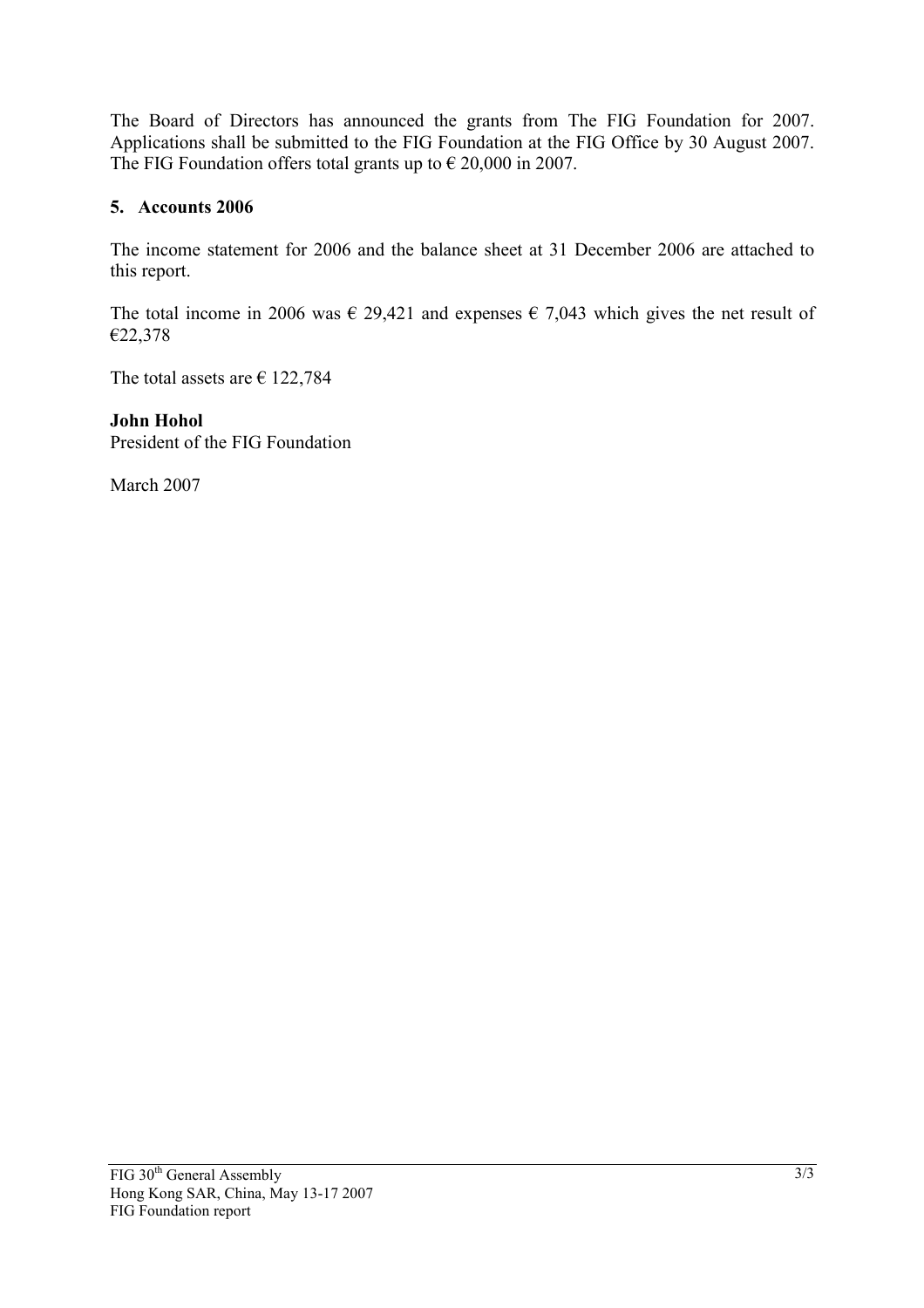# **SC** Revisorerne

#### **Income statement for 2006**

|                            | 2006       | 2005         |
|----------------------------|------------|--------------|
|                            | <b>EUR</b> | <b>EUR</b>   |
| Profit, the FIG Foundation |            |              |
| <b>Income</b>              |            |              |
| Donations:                 |            |              |
| Personal donations         | 486        | 2.572        |
| Other donations            | 20.815     | $\mathbf{0}$ |
| FIG Conferences:           |            |              |
| Regional conferences       | 4.493      | 11.445       |
| <b>Bank</b> interest       | 3.627      | 1.716        |
| <b>Income</b>              | 29.421     | 15.733       |
| <b>Expenses</b>            |            |              |
| Grants                     | 6.938      | 7.382        |
| <b>Bank</b> costs          | 104        | 227          |
| Fluctuation                | 1          | $-2.126$     |
| <b>Expenses</b>            | 7.043      | 5.483        |
| Net profit                 | 22.378     | 10.250       |

 $10\,$